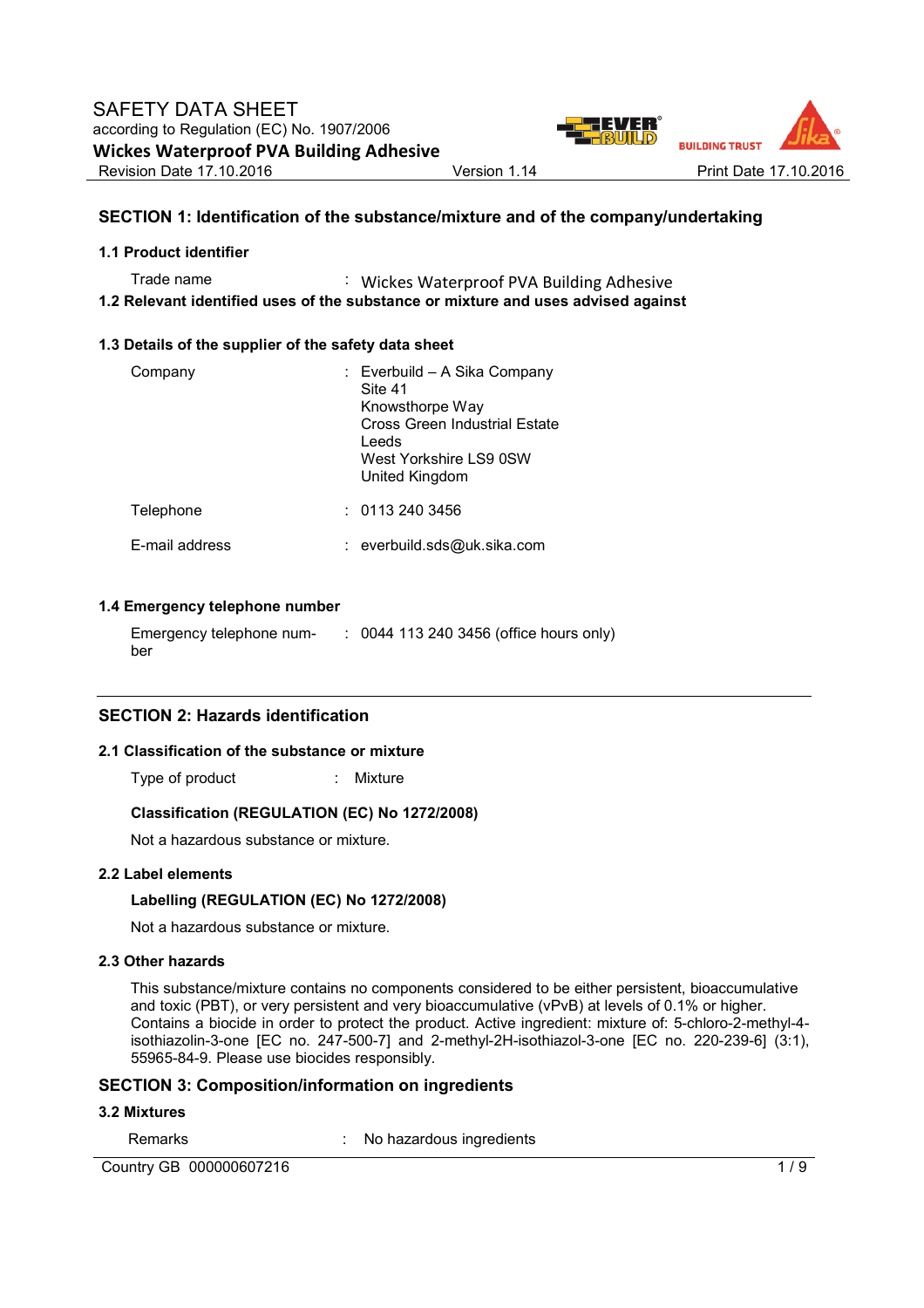



# **SECTION 4: First aid measures**

# **4.1 Description of first aid measures**

| General advice          | : No hazards which require special first aid measures.                                                                                                                            |
|-------------------------|-----------------------------------------------------------------------------------------------------------------------------------------------------------------------------------|
| If inhaled              | $\pm$ Move to fresh air.                                                                                                                                                          |
| In case of skin contact | : Take off contaminated clothing and shoes immediately.<br>Wash off with soap and plenty of water.                                                                                |
| In case of eye contact  | : Flush eyes with water as a precaution.<br>Remove contact lenses.<br>Keep eye wide open while rinsing.                                                                           |
| If swallowed            | : Do not induce vomiting without medical advice.<br>Rinse mouth with water.<br>Do not give milk or alcoholic beverages.<br>Never give anything by mouth to an unconscious person. |
|                         | 4.2 Most important symptoms and effects, both acute and delayed                                                                                                                   |
| Symptoms                | : See Section 11 for more detailed information on health effects                                                                                                                  |

| $v \sim$ , $v \sim$ , $v \sim$ | ייסטווט וועשטוו דו דער וועוווען וועסט איטווי וטו דו דוסטוער טטט<br>and symptoms. |
|--------------------------------|----------------------------------------------------------------------------------|
| Risks                          | : No known significant effects or hazards.                                       |

# **4.3 Indication of any immediate medical attention and special treatment needed**

| Treatment | Treat symptomatically. |
|-----------|------------------------|
|-----------|------------------------|

# **SECTION 5: Firefighting measures**

# **5.1 Extinguishing media**

| Suitable extinguishing media                              | : Use extinguishing measures that are appropriate to local cir-<br>cumstances and the surrounding environment. |
|-----------------------------------------------------------|----------------------------------------------------------------------------------------------------------------|
| 5.2 Special hazards arising from the substance or mixture |                                                                                                                |
| ucts                                                      | Hazardous combustion prod- : No hazardous combustion products are known                                        |
|                                                           |                                                                                                                |
| 5.3 Advice for firefighters                               |                                                                                                                |
| for firefighters                                          | Special protective equipment : In the event of fire, wear self-contained breathing apparatus.                  |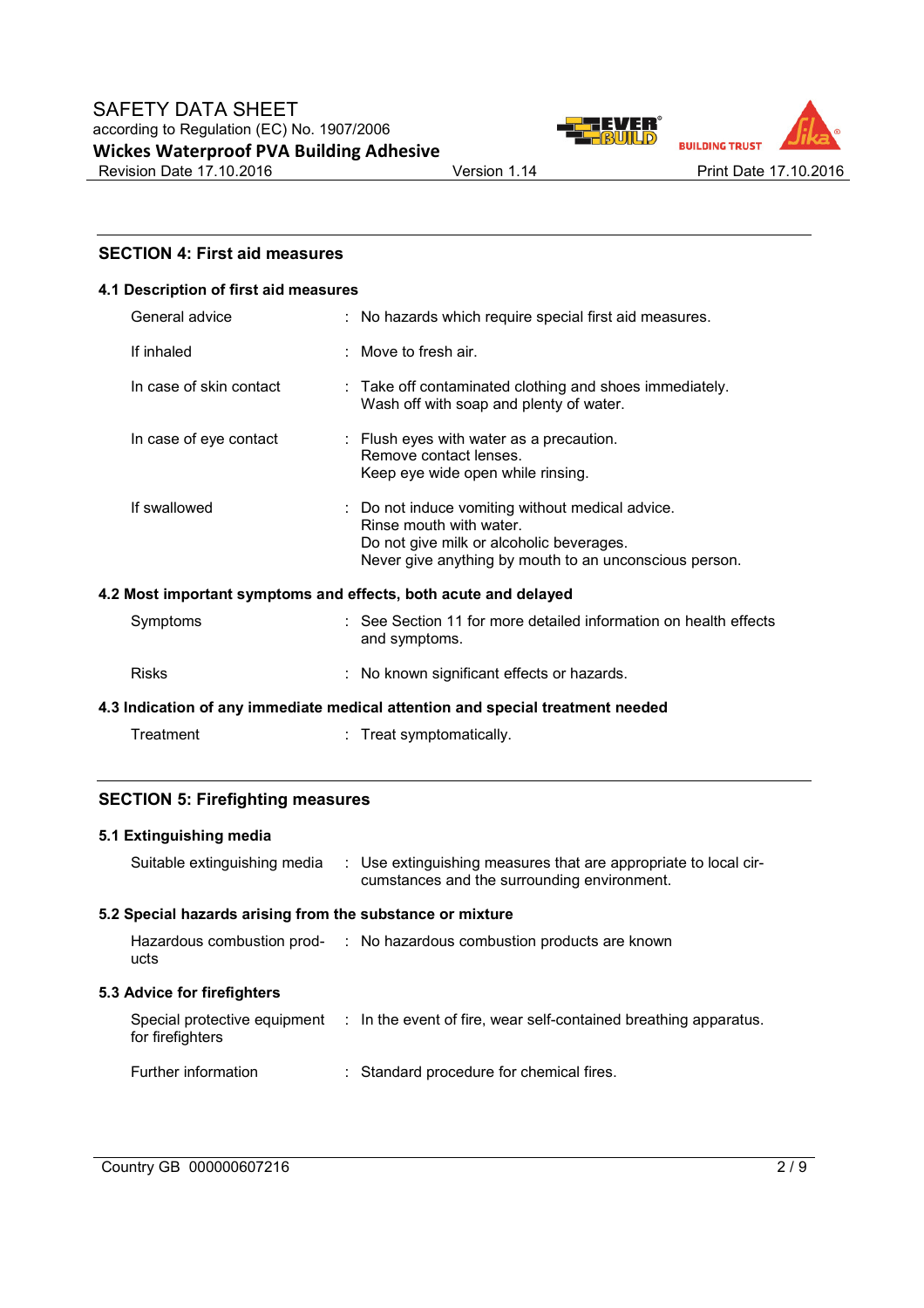

# **SECTION 6: Accidental release measures**

#### **6.1 Personal precautions, protective equipment and emergency procedures**

#### **6.2 Environmental precautions**

Environmental precautions : No special environmental precautions required.

#### **6.3 Methods and materials for containment and cleaning up**

- 
- Methods for cleaning up : Wipe up with absorbent material (e.g. cloth, fleece). Keep in suitable, closed containers for disposal.

#### **6.4 Reference to other sections**

For personal protection see section 8.

# **SECTION 7: Handling and storage**

#### **7.1 Precautions for safe handling**

| Advice on safe handling                                          | : For personal protection see section 8. No special handling<br>advice required. Follow standard hygiene measures when<br>handling chemical products |
|------------------------------------------------------------------|------------------------------------------------------------------------------------------------------------------------------------------------------|
| Advice on protection against<br>fire and explosion               | : Normal measures for preventive fire protection.                                                                                                    |
| Hygiene measures                                                 | : When using do not eat or drink. When using do not smoke.                                                                                           |
| 7.2 Conditions for safe storage, including any incompatibilities |                                                                                                                                                      |
| Requirements for storage                                         | : Keep container tightly closed in a dry and well-ventilated                                                                                         |

| areas and containers     | place. Store in accordance with local regulations.        |
|--------------------------|-----------------------------------------------------------|
| Advice on common storage | : No special restrictions on storage with other products. |
| Other data               | : No decomposition if stored and applied as directed.     |
| 7.3 Specific end use(s)  |                                                           |
| Specific use(s)          | : No data available                                       |

# **SECTION 8: Exposure controls/personal protection**

## **8.1 Control parameters**

Contains no substances with occupational exposure limit values.

## **8.2 Exposure controls**

Country GB 000000607216 3/9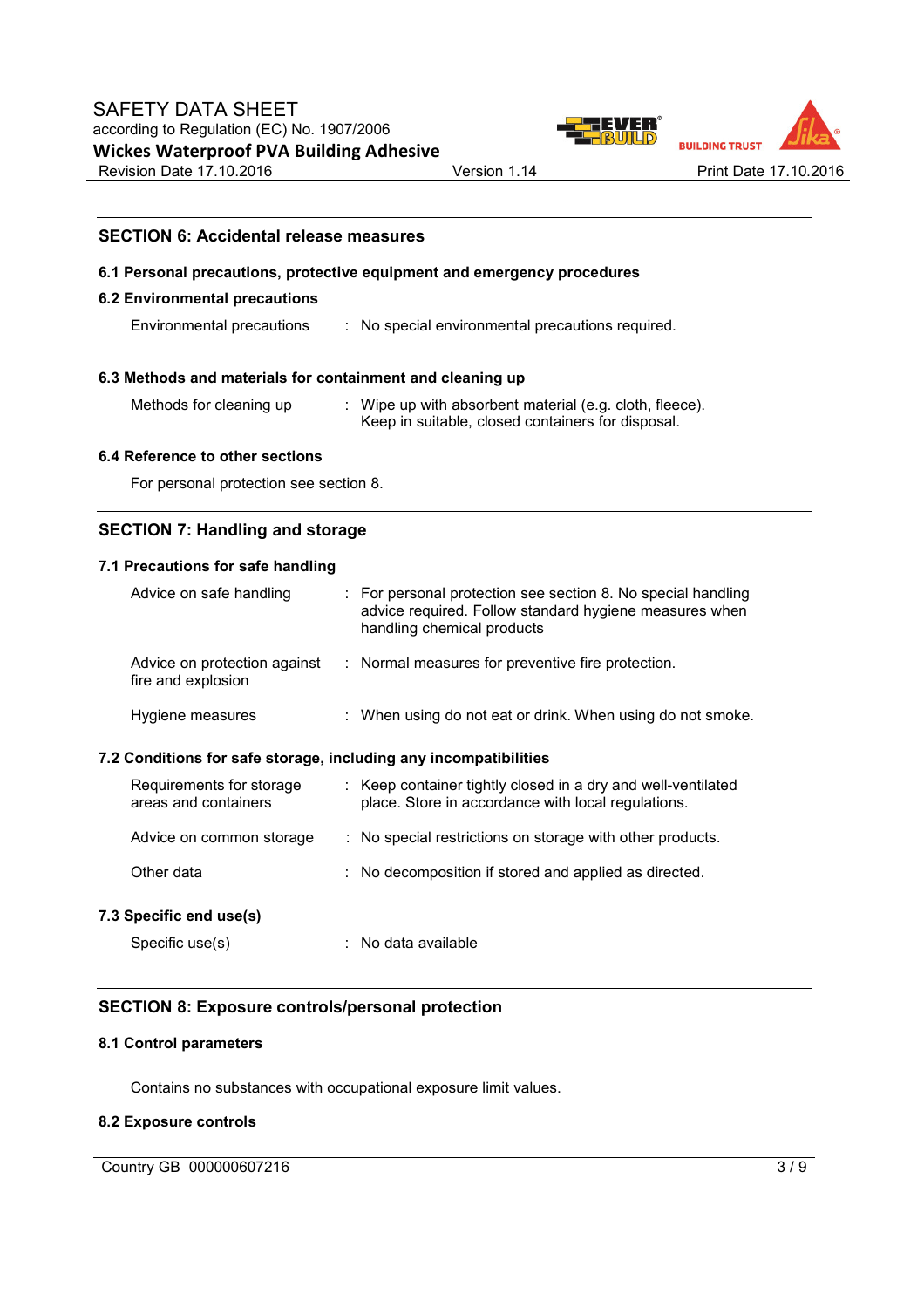

| Personal protective equipment          |                                                                                                                                                                                                                     |  |  |  |
|----------------------------------------|---------------------------------------------------------------------------------------------------------------------------------------------------------------------------------------------------------------------|--|--|--|
| Eye protection                         | : Safety glasses                                                                                                                                                                                                    |  |  |  |
| Hand protection                        | : Chemical-resistant, impervious gloves complying with an ap-<br>proved standard must be worn at all times when handling<br>chemical products. Reference number EN 374. Follow manu-<br>facturer specifications.    |  |  |  |
|                                        | Butyl rubber/nitrile rubber gloves (0,4 mm),<br>Recommended: Butyl rubber/nitrile rubber gloves.                                                                                                                    |  |  |  |
| Skin and body protection               | : Protective clothing (e.g. Safety shoes acc. to EN ISO 20345,<br>long-sleeved working clothing, long trousers). Rubber aprons<br>and protective boots are additionaly recommended for mixing<br>and stirring work. |  |  |  |
| Respiratory protection                 | : No special measures required.                                                                                                                                                                                     |  |  |  |
| <b>Environmental exposure controls</b> |                                                                                                                                                                                                                     |  |  |  |
| General advice                         | : No special environmental precautions required.                                                                                                                                                                    |  |  |  |

# **SECTION 9: Physical and chemical properties**

# **9.1 Information on basic physical and chemical properties**

| Country GB 000000607216                           |    |                   | 4/9 |
|---------------------------------------------------|----|-------------------|-----|
| Oxidizing properties                              |    | No data available |     |
| <b>Explosive properties</b>                       |    | No data available |     |
| Flammability                                      |    | No data available |     |
| Upper explosion limit (Vol-%) :                   |    | No data available |     |
| Lower explosion limit (Vol-%) : No data available |    |                   |     |
| Decomposition temperature                         | t. | No data available |     |
| Autoignition temperature                          | t. | No data available |     |
| Flash point                                       |    | Not applicable    |     |
| <b>Odour Threshold</b>                            |    | No data available |     |
| Odour                                             |    | very faint        |     |
| Colour                                            |    | white             |     |
| Appearance                                        | t. | liquid            |     |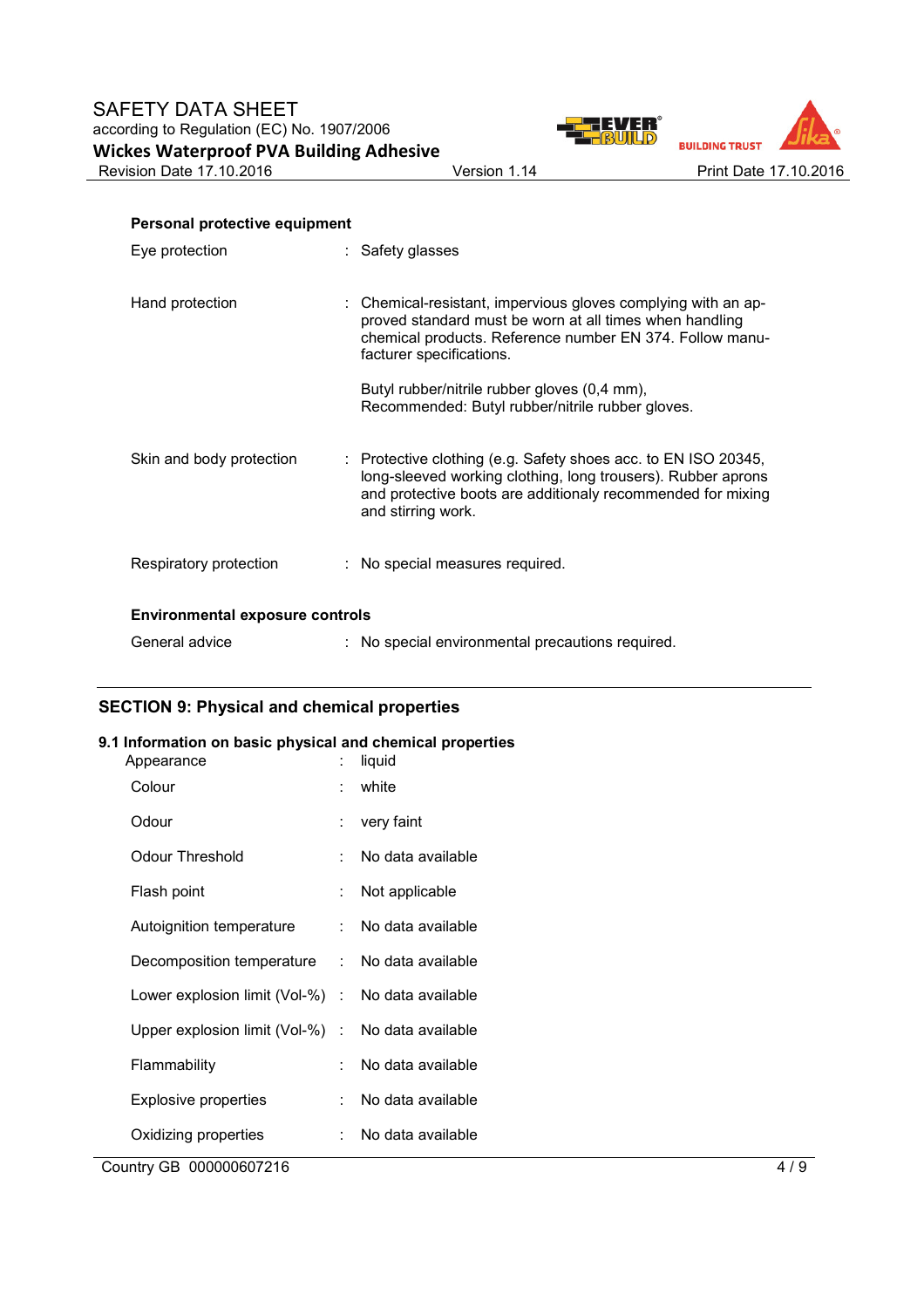



Revision Date 17.10.2016 **Version 1.14** Version 1.14 Print Date 17.10.2016

| рH                                         |     | $\therefore$ 3                     |
|--------------------------------------------|-----|------------------------------------|
| Melting point/range / Freez-<br>ing point  |     | : No data available                |
| Boiling point/boiling range                | t.  | No data available                  |
| Vapour pressure                            |     | No data available                  |
| Density                                    |     | : $1,07$ g/cm3<br>at 20 $°C$       |
| Water solubility                           |     | No data available                  |
| Partition coefficient: n-<br>octanol/water | × 1 | No data available                  |
| Viscosity, dynamic                         |     | No data available                  |
| Viscosity, kinematic                       |     | : $> 7$ mm2/s<br>at $40^{\circ}$ C |
| Relative vapour density                    |     | No data available                  |
| Evaporation rate                           |     | No data available                  |

**9.2 Other information** 

No data available

# **SECTION 10: Stability and reactivity**

## **10.1 Reactivity**

No dangerous reaction known under conditions of normal use.

# **10.2 Chemical stability**

The product is chemically stable.

# **10.3 Possibility of hazardous reactions**

| Hazardous reactions                             | : No hazards to be specially mentioned. |
|-------------------------------------------------|-----------------------------------------|
| 10.4 Conditions to avoid<br>Conditions to avoid | : No data available                     |
| 10.5 Incompatible materials                     |                                         |
| Materials to avoid                              | $:$ No data available                   |
| 10.6 Hazardous decomposition products           |                                         |
| Hazardous decomposition                         |                                         |

No decomposition if stored and applied as directed.

products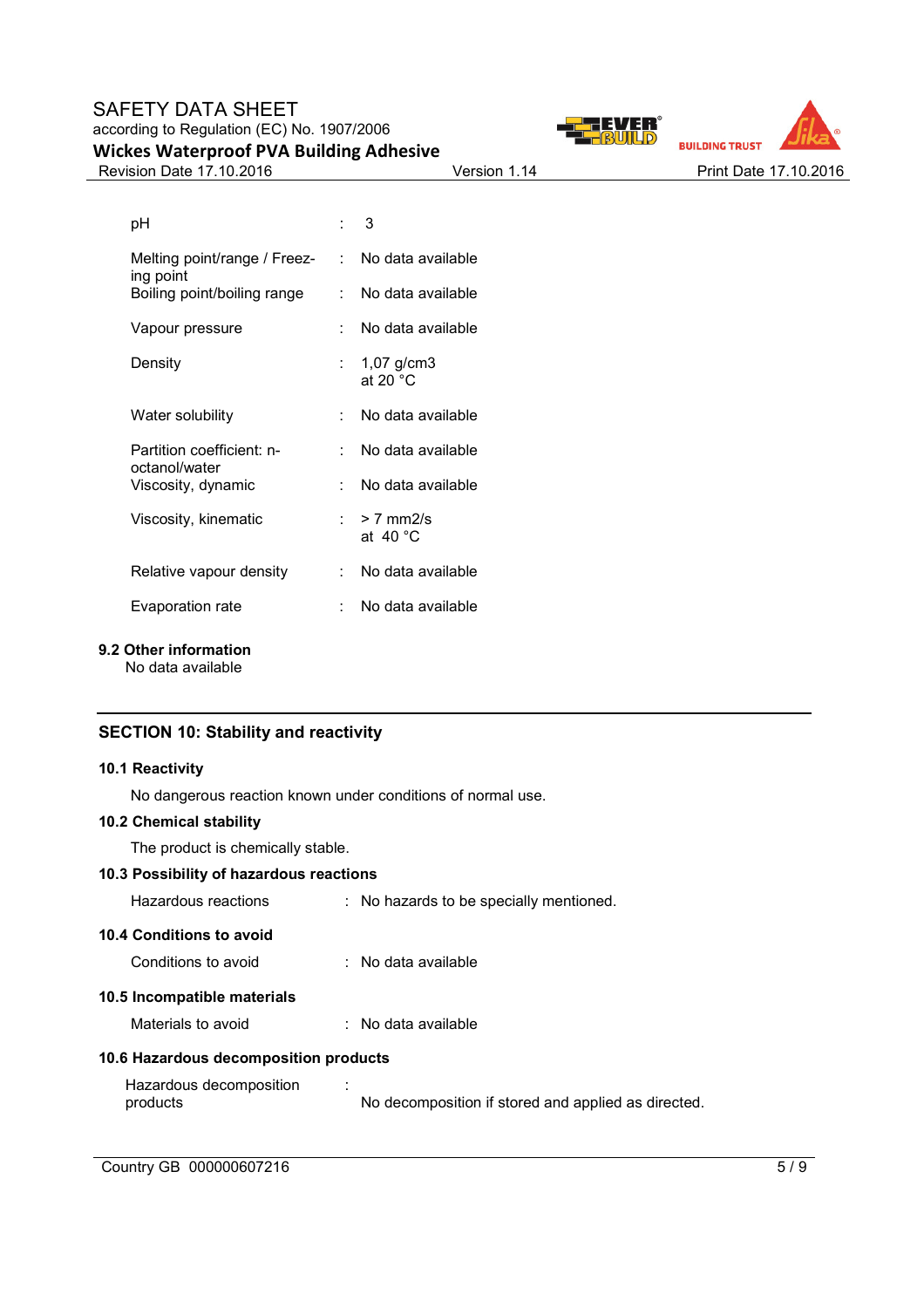



# **SECTION 11: Toxicological information**

## **11.1 Information on toxicological effects**

## **Acute toxicity**

Not classified based on available information.

# **Skin corrosion/irritation** Not classified based on available information.

**Serious eye damage/eye irritation** Not classified based on available information.

#### **Respiratory or skin sensitisation**

Skin sensitisation: Not classified based on available information. Respiratory sensitisation: Not classified based on available information.

#### **Germ cell mutagenicity**

Not classified based on available information.

# **Carcinogenicity**

Not classified based on available information.

## **Reproductive toxicity**

Not classified based on available information.

# **STOT - single exposure**

Not classified based on available information.

# **STOT - repeated exposure**

Not classified based on available information.

## **Aspiration toxicity**

Not classified based on available information.

# **SECTION 12: Ecological information**

#### **12.1 Toxicity**

No data available

## **12.2 Persistence and degradability**

No data available

## **12.3 Bioaccumulative potential**

No data available

#### **12.4 Mobility in soil**

No data available

#### **12.5 Results of PBT and vPvB assessment**

## **Product:**

Assessment : This substance/mixture contains no components considered to be either persistent, bioaccumulative and toxic (PBT), or

Country GB 000000607216 6/9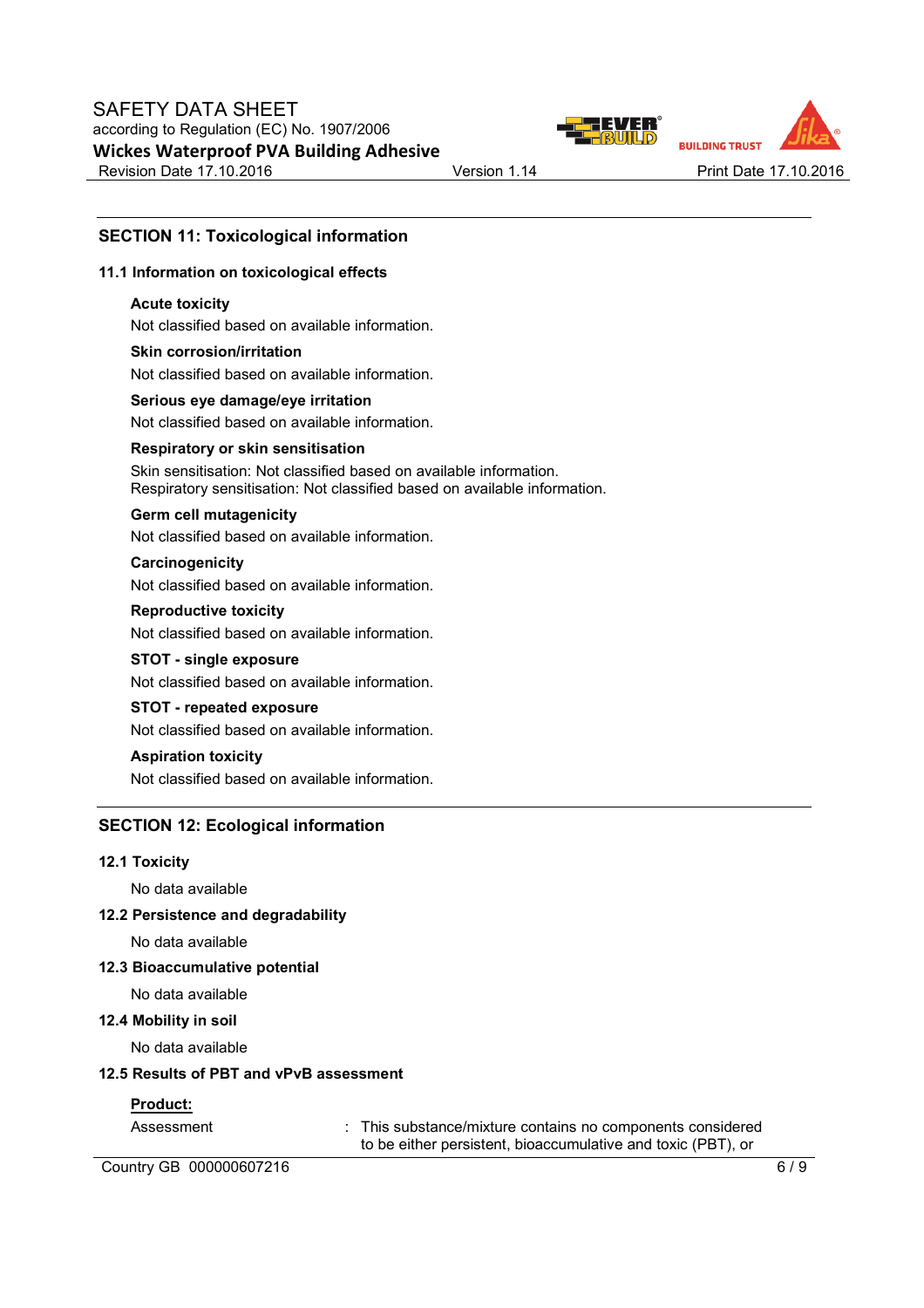

very persistent and very bioaccumulative (vPvB) at levels of 0.1% or higher..

# **12.6 Other adverse effects**

# **Product:**

Additional ecological information : There is no data available for this product.

# **SECTION 13: Disposal considerations**

# **13.1 Waste treatment methods**

| Product                  | : The generation of waste should be avoided or minimized<br>wherever possible.                                                                                                                                              |
|--------------------------|-----------------------------------------------------------------------------------------------------------------------------------------------------------------------------------------------------------------------------|
|                          | Empty containers or liners may retain some product residues.<br>This material and its container must be disposed of in a safe                                                                                               |
|                          | way.<br>Dispose of surplus and non-recyclable products via a licensed<br>waste disposal contractor.                                                                                                                         |
|                          | Disposal of this product, solutions and any by-products should<br>at all times comply with the requirements of environmental<br>protection and waste disposal legislation and any regional<br>local authority requirements. |
|                          | Avoid dispersal of spilled material and runoff and contact with<br>soil, waterways, drains and sewers.                                                                                                                      |
| European Waste Catalogue | 08 04 10 waste adhesives and sealants other than those<br>mentioned in 08 04 09                                                                                                                                             |

# **SECTION 14: Transport information**

**ADR** Not dangerous goods **IATA** Not dangerous goods **IMDG** Not dangerous goods

**14.6 Special precautions for user** No data available

**14.7 Transport in bulk according to Annex II of MARPOL 73/78 and the IBC Code** Not applicable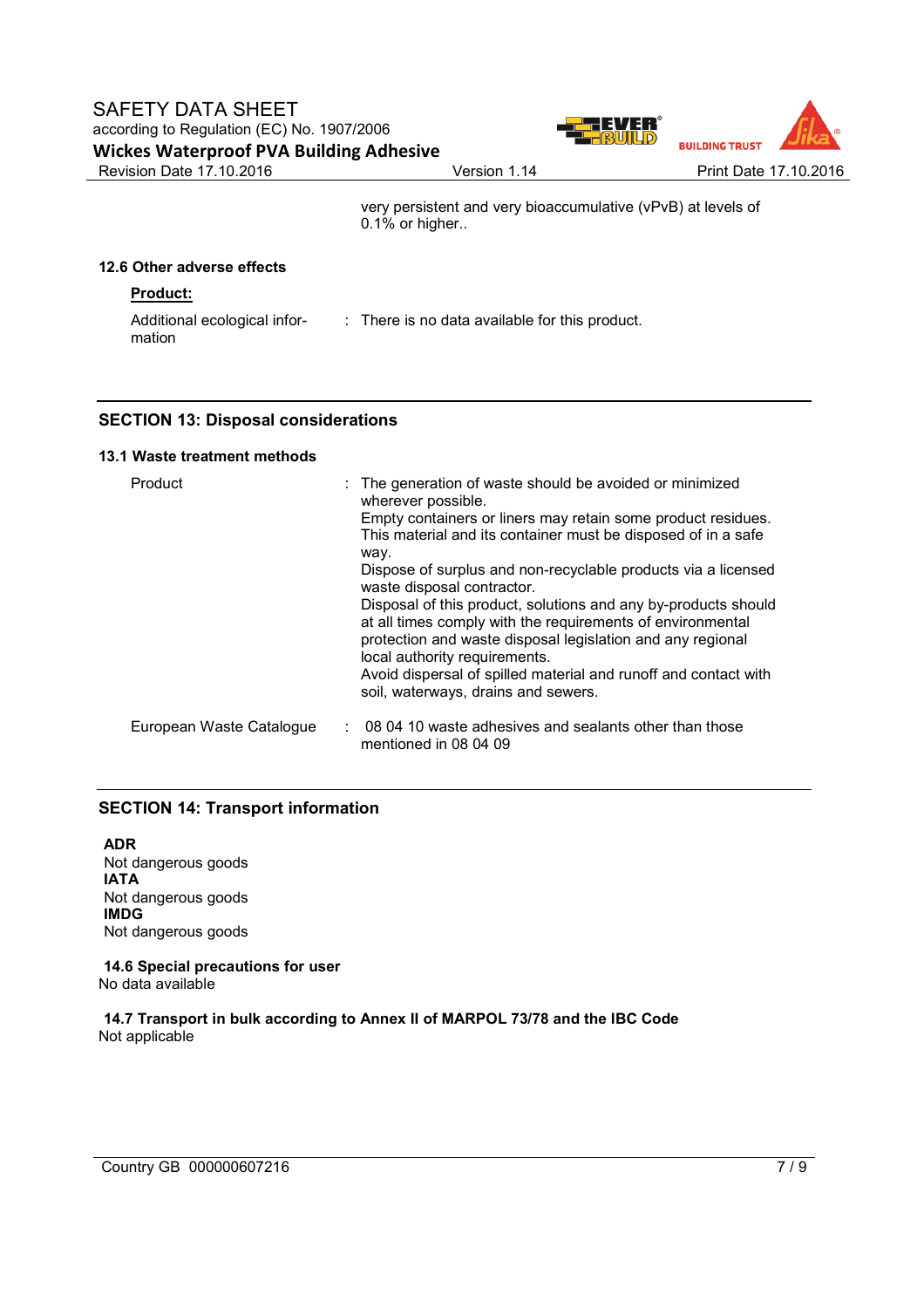

# **SECTION 15: Regulatory information**

|                                                                                                                                                                                        |                                                                                                                                                                            |  | 15.1 Safety, health and environmental regulations/legislation specific for the substance or mixture |
|----------------------------------------------------------------------------------------------------------------------------------------------------------------------------------------|----------------------------------------------------------------------------------------------------------------------------------------------------------------------------|--|-----------------------------------------------------------------------------------------------------|
| <b>Prohibition/Restriction</b><br>REACH - Restrictions on the manufacture, placing on<br>the market and use of certain dangerous substances,<br>preparations and articles (Annex XVII) |                                                                                                                                                                            |  | : Not applicable                                                                                    |
| REACH - Candidate List of Substances of Very High<br>Concern for Authorisation (Article 59).                                                                                           |                                                                                                                                                                            |  | : None of the components are listed<br>$(=>0.1\%)$ .                                                |
| REACH - List of substances subject to authorisation<br>(Annex XIV)                                                                                                                     |                                                                                                                                                                            |  | : Not applicable                                                                                    |
| <b>REACH Information:</b>                                                                                                                                                              | All substances contained in our Products are<br>- preregistered or registered by us, and/or<br>- excluded from the regulation, and/or<br>- exempted from the registration. |  | - preregistered or registered by our upstream suppliers, and/or                                     |
| Seveso III: Directive 2012/18/EU of the European Parliament and of the Council on the control of ma-<br>jor-accident hazards involving dangerous substances.<br>Not applicable         |                                                                                                                                                                            |  |                                                                                                     |
| VOC-CH (VOCV)                                                                                                                                                                          | : $0.02\%$<br>no VOC duties                                                                                                                                                |  |                                                                                                     |
| VOC-EU (solvent)                                                                                                                                                                       | : $1,78%$                                                                                                                                                                  |  |                                                                                                     |

If other regulatory information applies that is not already provided elsewhere in the Safety Data Sheet, then it is described in this subsection.

| Health, safety and environ-   | : The Chemicals (Hazard Information and Packaging for Sup- |
|-------------------------------|------------------------------------------------------------|
| mental regulation/legislation | ply) Regulations 2002                                      |
| specific for the substance or | Control of Substances Hazardous to Health Regulations 2002 |
| mixture:                      | The Management of Health and Safety at Work Regulations    |
|                               | 1999                                                       |
|                               | Health and Safety at Work Act 1974                         |
|                               | Environmental Protection Act 1990 & Subsidiary Regulations |

## **15.2 Chemical safety assessment**

This product contains substances for which Chemical Safety Assessments are still required.

## **SECTION 16: Other information**

ADR Accord européen relatif au transport international des marchandises

Country GB 000000607216 8/9